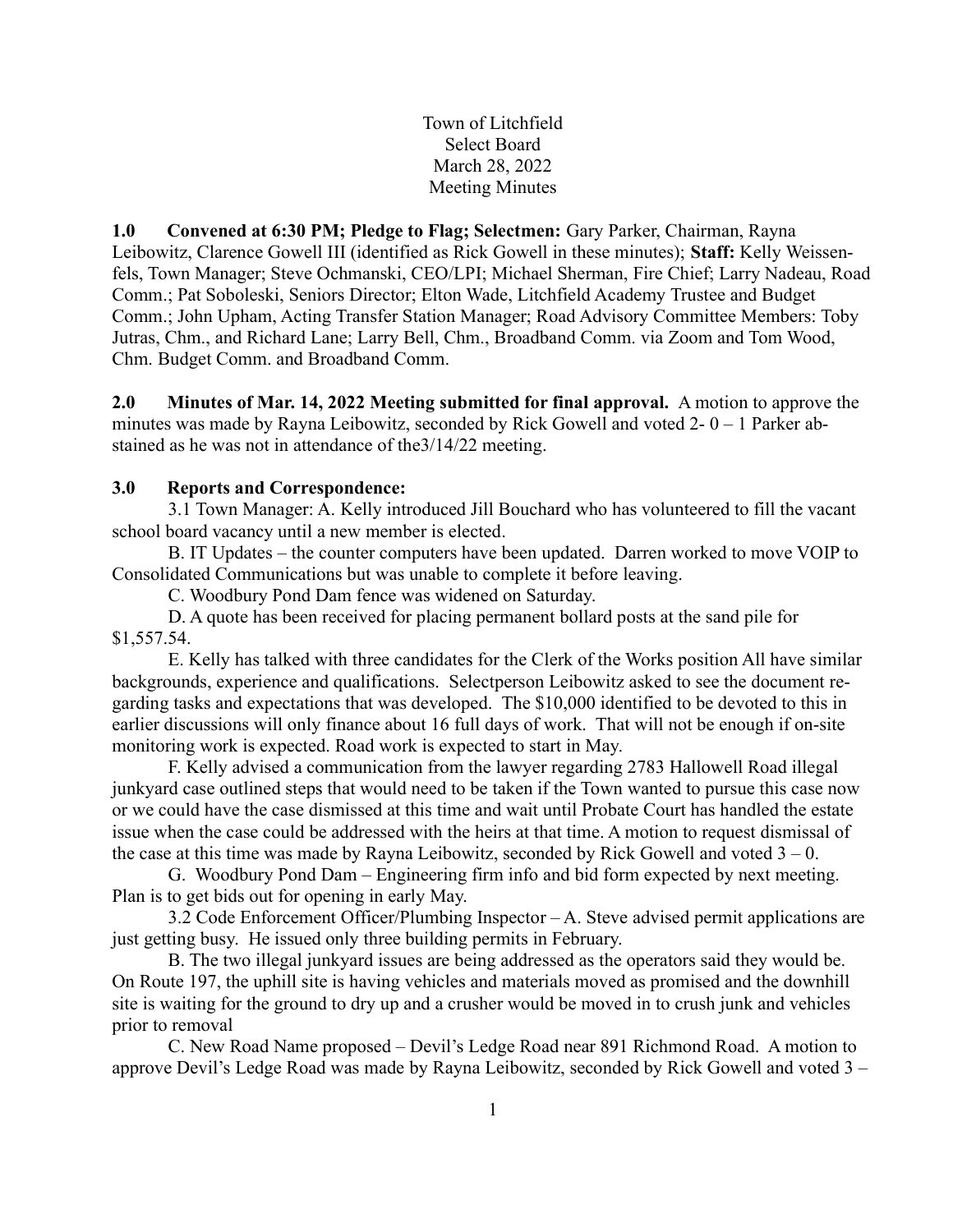3.3 Road Commissioner – A. Larry advised the crew is down to 2. A new hire is expected to start on Thursday.

B. Cold Patching has been started on Lunts Hill Road, them moving to Dead River Rd and then the other side of town.

C. He is planning to have bollards for the new fuel depot. The surface will be paved.

D. Larry accompanied folks from All States Construction in assessing the condition of paving and/or chip sealing on roads considered unsatisfactory. A remedial proposal will be submitted. No action can be done until May or June at the earliest.

E. Guard Rails needing work are on Buker Road and Dead River Road. Others will also be assessed. Larry has notified the company which handles them to give notice of requested work.

F. The Maine Turnpike Authority has been asked to have the start of replacement work on the Route 197 overpass postponed for a week (or maybe two) because town roads are still posted for heavy loads.

3.4 Fire & Rescue – A. Chief Sherman advised the maintenance of vehicles and equipment has been completed and they are ready for response.

B. When asked about fire permit costs, he advised the re was inconsistency regarding permitted burns are allowed. The Forestry permit process and on line permit process are now the same, i.e. weekdays are 4:30 PM to midnight ad weekends are 9:00 AM to midnight. These hours reflect the availability of local firefighters should a response be necessary.

C. Recent rains resulted in the identification of drainage issues in the back yard of the fire station. He asked for Calderwood Engineering to assess the situation and devise a solution.

3.5 Emergency Management – No report

3.6 Assessing Agent – No report

3.7 Transfer Station – A written report was provided and is part of the record.

3.8 Broadband Committee – A. Larry Bell reported the franchise agreement with Charter Spectrum is now in the hands of the Select Board for review. It will be added to the agenda for April 11 to give the Board time to review it.

b. Redzone is on track to complete testing by mid-May and installations can start in June. They have received 122contacts and are still looking for 250 customers by April 17.

3.9 Other Town Committees – None reported

#### 4.0 Scheduled Business

 4.1 Open/Award bids for Litchfield Academy Windows – 7:30 PM – One bid was received from Maine Highlands Construction for \$39,757.00 for 18 windows. A motion to not accept this bid was made by Rayna Leibowitz, seconded by Rick Gowell and voted  $3 - 0$ .

 4.2 Disposition of Traffic Light Preemption Equipment/Funding from Turnpike – Chief Sherman reviewed the timeline of obtaining traffic light preemption equipment paid for by the Maine Turnpike Authority. Now that the equipment has been received (but not yet installed) and the Turnpike is scheduled to have Route 197 at the Turnpike overpass on Route 197 closed within the next week or two, it seems imprudent to expend the funds to have the equipment installed in fire apparatus now. Accordingly, the devices will have no value to the town as no other uses can be identified for them. Chief Sherman suggested offering to return the nearly \$10,000 to the Maine Turnpike Authority (reflecting an amount received less restocking fees that are expected to be charged for returning the devices). The matter was discussed and the Board agreed with Chief Sherman's suggestion. No

 $\theta$ .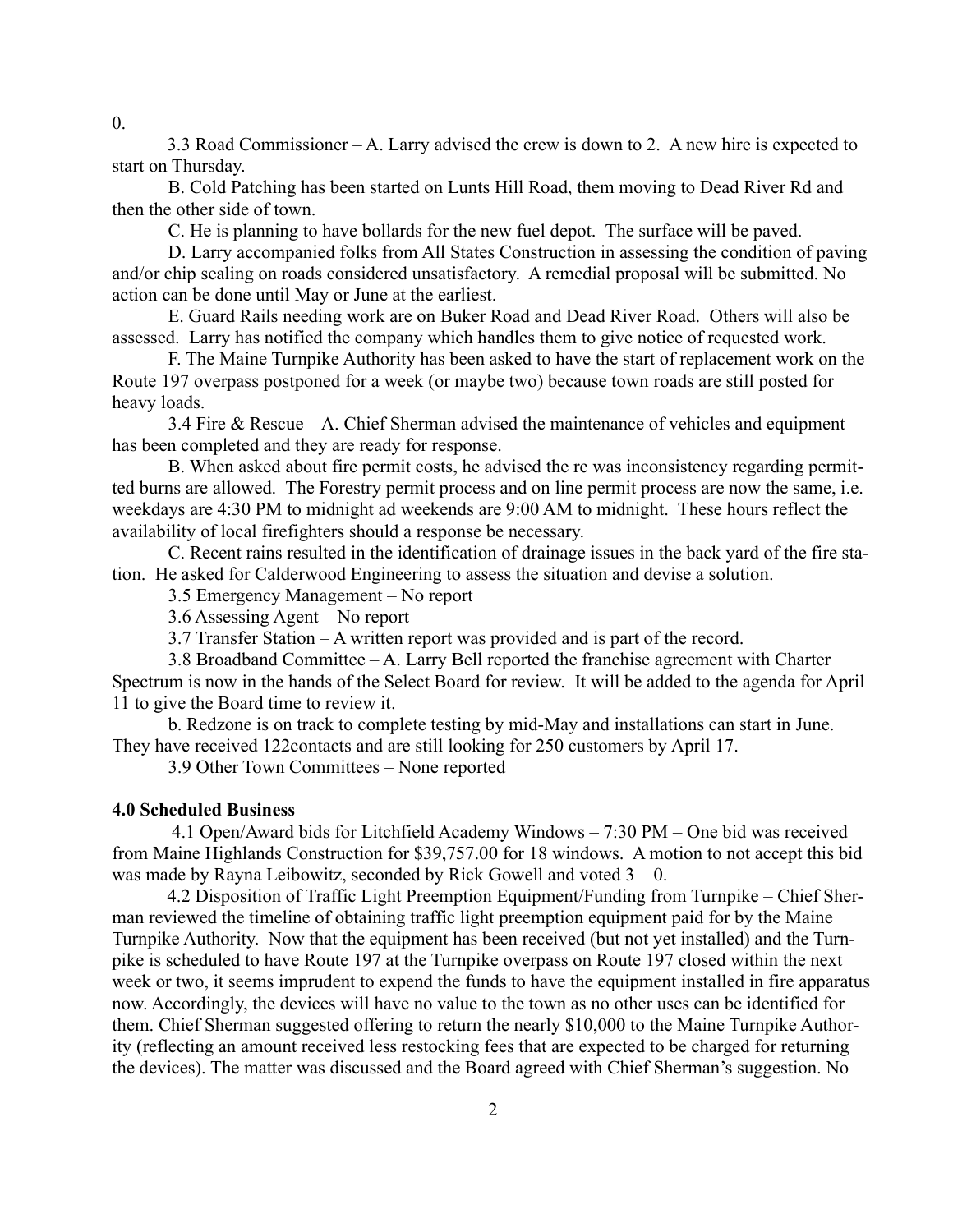vote was taken on the matter.

 4.3 WWII Honor Roll repair at the Memorial Lot of the Plains Cemetery – Elton Wade – Elton has inspected the World War II Memorial at the memorial lot at the Plains Cemetery which is in need of significant repair. He feels he can make temporary repairs for this year but asked if the Town would support permanent repair costs for next year, with an expectation the labor can be donated. He was asked to get cost estimates and get back to us so they could be included in budget considerations.

 4.4 Review/Approve road improvement recommendations for the 2022 season – additional discussion was held as Chairman Parker was not present to participate at the last meeting. He would like to see the Whippoorwill Road given priority over the Lunts Hill Road due to higher numbers using the road. However, it was noted the road Advisory Committee has the discretion to adjust the order to best facilitate completion. It appears the Route 126 (Babcock Bridge) project may be pushed ahead to 2023 and may require reconsideration of the scheduled repairs for Dennis Hill Road.

 4.5 Budget Committee Recommendations – Tom Wood, Chairman, provided a written document to guide his comments to the Select Board. 1) Finalizing a budget this year will be very challenging. 2) The Capital Improvements Plan needs to be updated to reflect the true needs out further than it currently does and every department needs to be faithful about putting needs in the plan annually, even if timing or costs need to be adjusted later. 3) If the Select Board would like the Budget Committee to review and/or make recommendations regarding the Roads and Bridge Reconstruction Projects, it would be willing. 4) RSU#4 Budget involvement based on situations, conditions and financial challenges coming over the horizon that will be here sooner than we think. 5) Libby Tozier School may be returned to Town control within the next several years. The implications of that are numerous and we don't fully know what they are. A recommendation was made for the Select Board to form a Select Committee to investigate the issues that are likely to arise. This Committee might consist of a Select Board member, a Budget Committee member and 5 other core group members with ability to be of value to the effort. Other participants will be used as needed. A motion to form this Select Committee with the recommended make up was made by Rayna Leibowitz, seconded by Rick Gowell and voted 3 – 0. Chairman Parker was selected from the Select Board and Tom Wood from the Budget Committee. 6) A joint meeting of the Select Board and Budget Committee as a workshop on the budget was established for Monday, April 4 at 9:00 AM.

 4.6 Review/Approve Charter – Spectrum Cable Franchise Agreement – tabled to April 11 meeting.

 4.7 Review/approve additional bank account to allow for Rec Committee SportsEngine App ACH deposits. Resident Jill Bouchard advised she volunteers for the Sabattus Rec. program and she is familiar with this process and how convenient it is for parents and the Rec Director to handle registrations and other facets of the program. The Town Manager has discussed it with the Auditor. A motion to authorize the Town Manager to establish the account and ensure accountability for it was made by Rayna Leibowitz, seconded by Rick Gowell and voted  $3 - 0$ .

 4.8 Schedule RSU#4 budget workshop w/ superintendent and Litchfield School Comm. Members – Established for April 7 at 6:30 PM.

 4.9 Budget review –Town Office Operations – The status of the area under the outside door in the Conference Room needs to be examined for problems, Public Works- The starting pay of PW employees with like licenses needs to be gathered from neighboring towns, Flaggers – Certified flaggers need to be rented in groups of 3 @ \$35.00/hour each for 10 hour days, Roads Budget, Capital Improvements add Insulation for Town Garage, Purchase of a used grader, Purchase of a dump truck, Work on Fire Station rear lot., Special Projects, some with end dates that cannot be completed will